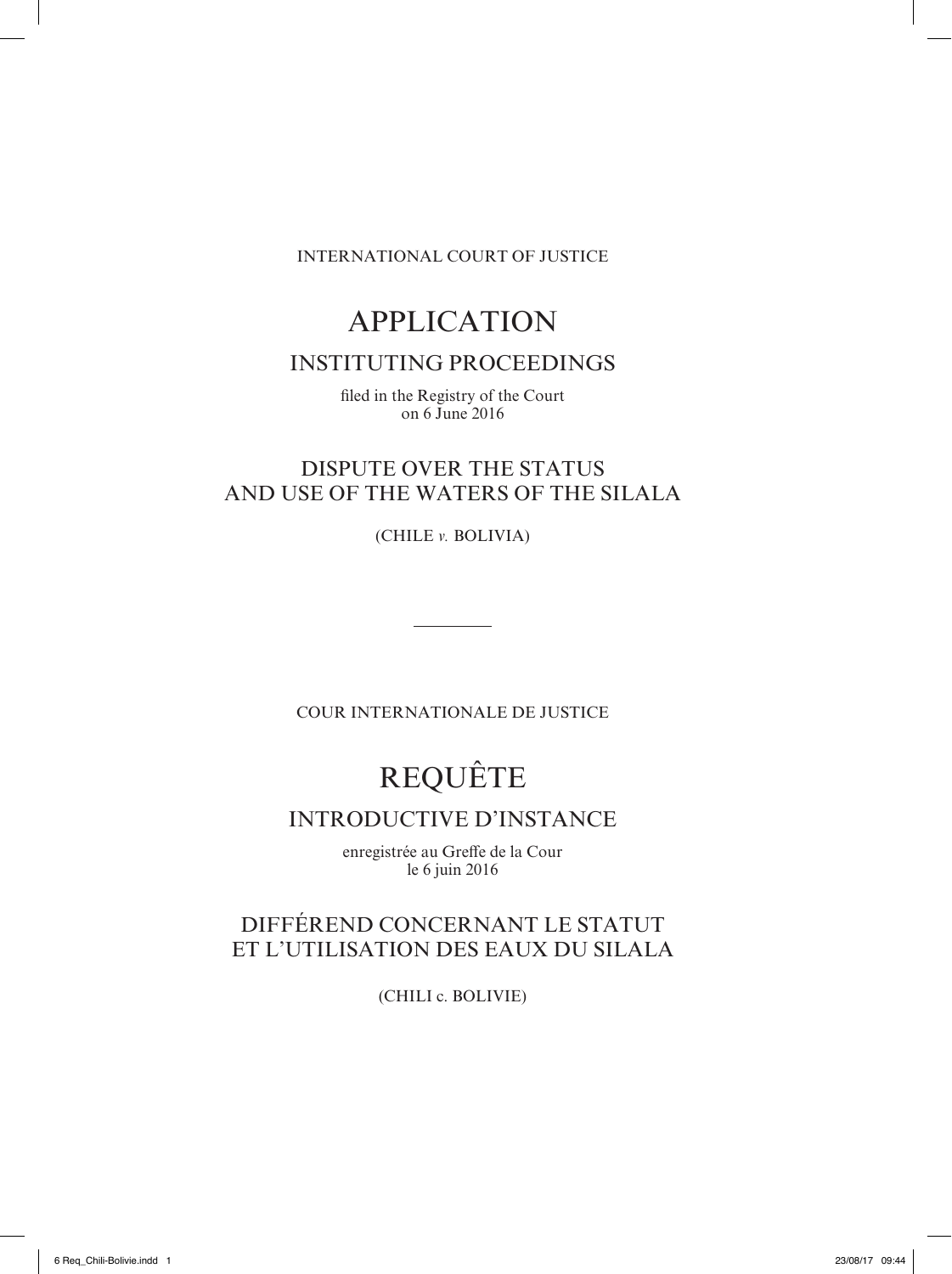2016 General List No. 162

#### I. THE MINISTER OF FOREIGN AFFAIRS OF CHILE TO THE REGISTRAR OF THE INTERNATIONAL COURT OF JUSTICE

Santiago, 30 May 2016.

The Minister of Foreign Affairs of Chile has the honour to communicate to the Honourable International Court of Justice that it has designated H.E. Ambassador Ximena Fuentes Torrijo as its Agent, and H.E. Ambassador María Teresa Infante Caffi and Mr. Juan Ignacio Piña Rochefort, President of the State Defense Council (Consejo de Defensa del Estado), as Co‑Agents, for all the effects concern‑ ing the Application that the Republic of Chile will file against the Plurinational State of Bolivia, regarding the nature of the Silala River system as a transboundary watercourse and Chile's right as a riparian State.

This communication is made in compliance with Article 40, paragraph 1, of the Rules of Court.

Therefore, all communications relating to this case should be sent to the following address:

Embassy of the Republic of Chile Mauritskade 51 2514 HG, The Hague The Netherlands

*(Signed)* Heraldo Muñoz Valenzuela.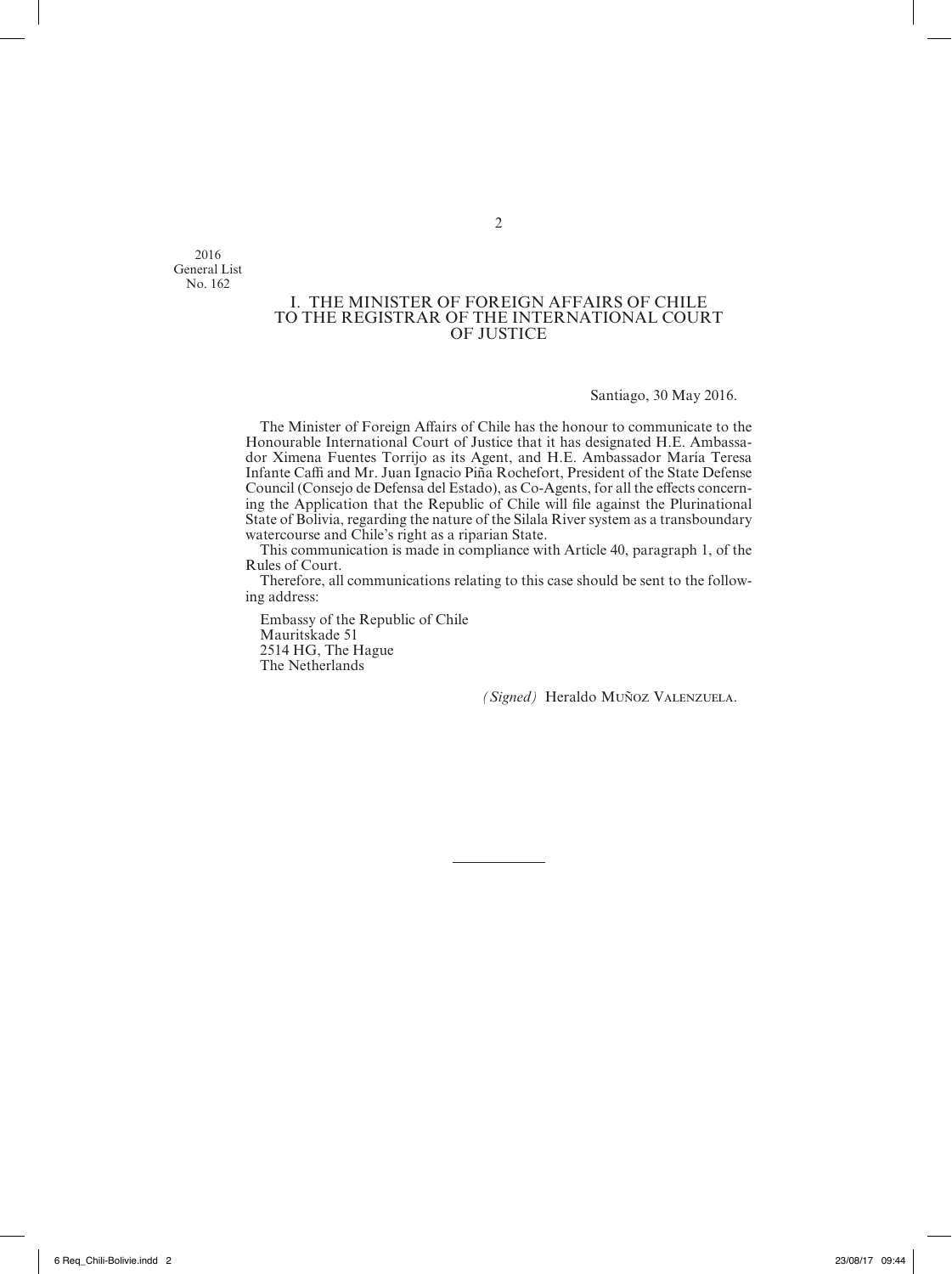#### II. THE AGENT OF THE REPUBLIC OF CHILE TO THE REGISTRAR OF THE INTERNATIONAL COURT OF JUSTICE

#### Ministry of Foreign Affairs, Republic of Chile

The Hague, 6 June 2016.

I have the honour to transmit herewith the original Application of the Republic of Chile against the Plurinational State of Bolivia, seeking declarations concerning the nature of the Silala River system as an international watercourse and resulting rights and obligations of the Parties under international law. This original documents and its Annexes dated today are signed by the Agent named for these proceedings, with the purpose of their being filed with the Registry in accordance with Article 52, paragraph 1, of the Rules of Court.

This original Application and its Annexes are accompanied by a copy that the undersigned Agent certifies as identical to the original for purposes of communication to the other Party in accordance with Article 43, paragraph 4, of the Statute of the Court.

In addition, I have the honour to transmit herewith 20 additional copies of the Application and its Annexes for the discretional use of the Court.

The annexed documents are certified as accurate and identical to the originals, and the translations are also certified as true and accurate translations into the English language.

*(Signed)* Ximena Fuentes Torrijo.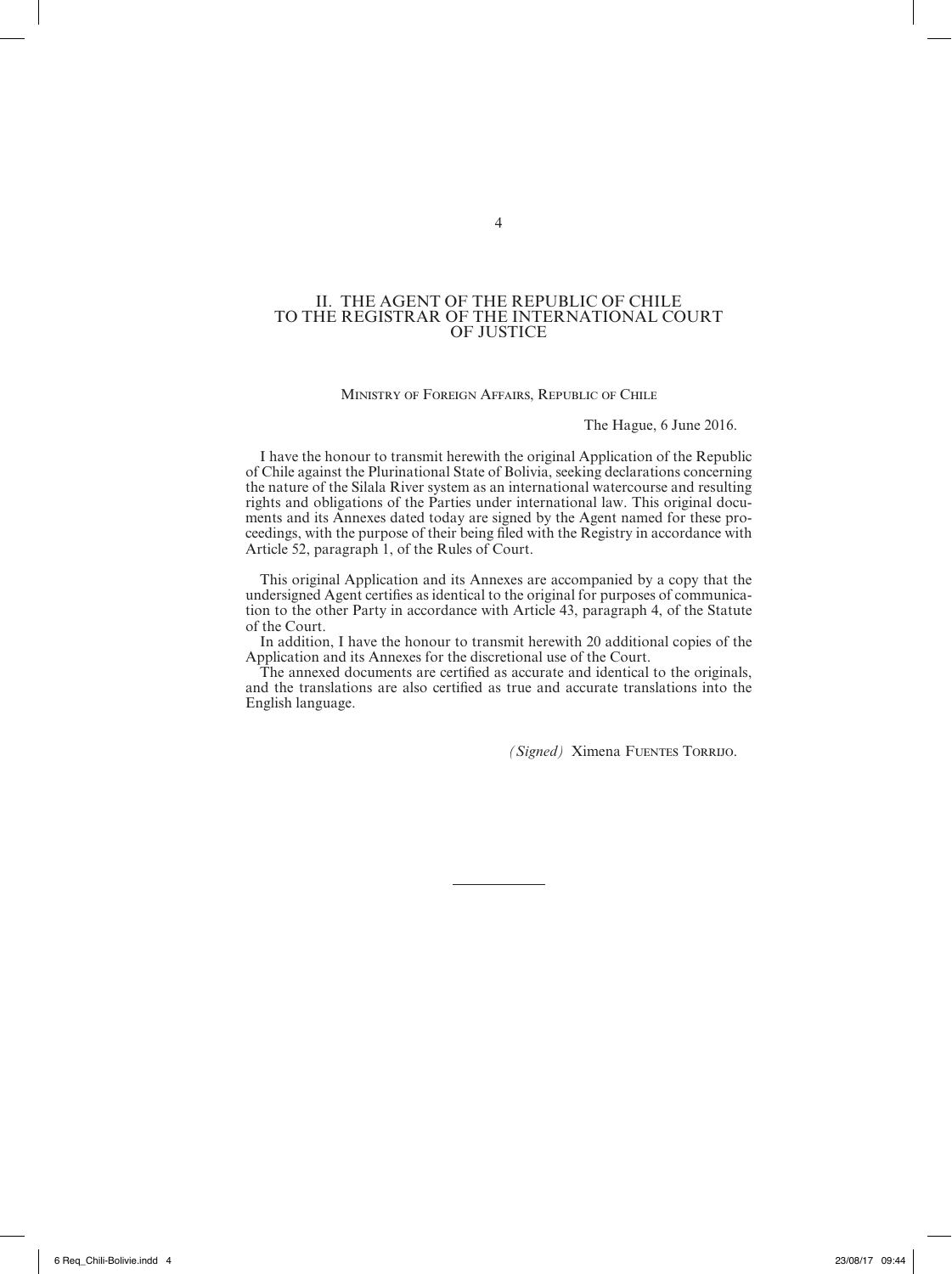#### III. APPLICATION INSTITUTING PROCEEDINGS

1. I, the undersigned, duly authorized by the Republic of Chile (hereinafter "Chile"), of which I am the Agent, have the honour to submit to the International Court of Justice, pursuant to Article 36 and Article 40 of the Statute, and to Article 38 of the Rules of Court, an Application instituting proceedings on behalf of Chile against the Plurinational State of Bolivia (hereinafter "Bolivia") in the following matter.

#### I. Subject of the Dispute

2. The Silala (also referred to as Siloli) River system is an international watercourse whose surface waters originate at approximately 4,400 m above sea level in Bolivian territory. Within a few kilometres, it flows overland and across the border into Chilean territory. The surface flows of the Silala River emanate from groundwater springs in the Orientales and Cajones Ravines, which are fed by an aquifer that itself straddles the border between Bolivia and Chile. Still within Bolivian territory, these waters flow into a common watercourse, the Silala River, which runs in a south-westerly direction towards Chile due to the natural inclination of the terrain.

3. The dispute between the Republic of Chile and the Plurinational State of Bolivia concerns Bolivia's contention that the Silala River system is not a trans‑ boundary watercourse and therefore Bolivia is entitled to the use of 100 per cent of its waters. The nature of the Silala River as an international watercourse was never disputed until Bolivia, for the first time in 1999, claimed its waters as exclusively Bolivian.

4. As elaborated in the present Application, Chile requests that the Court adjudge and declare that the Silala River system is in fact and in law an international watercourse whose use by Chile and Bolivia is governed by customary international law. The precise declarations sought are as stated in Section V below.

#### II. Jurisdiction of the Court

5. The Court has jurisdiction over the present dispute in accordance with the provisions of Article 36 of its Statute, by virtue of the operation of Article XXXI of the American Treaty on Pacific Settlement, the "Pact of Bogotá", of 30 April 19481, which reads as follows:

"In conformity with Article 36, paragraph 2, of the Statute of the Interna‑ tional Court of Justice, the High Contracting Parties declare that they recognize in relation to any other American State, the jurisdiction of the Court as compulsory *ipso facto*, without the necessity of any special agreement so long

<sup>&</sup>lt;sup>1</sup> American Treaty on Pacific Settlement ("Pact of Bogota"), 30 April 1948, United Nations, *Treaty Series (UNTS)*, Vol. 30, p. 83, https://treaties.un.org/doc/Publication/ UNTS/Volume%2030/v30.pdf (Annex 1).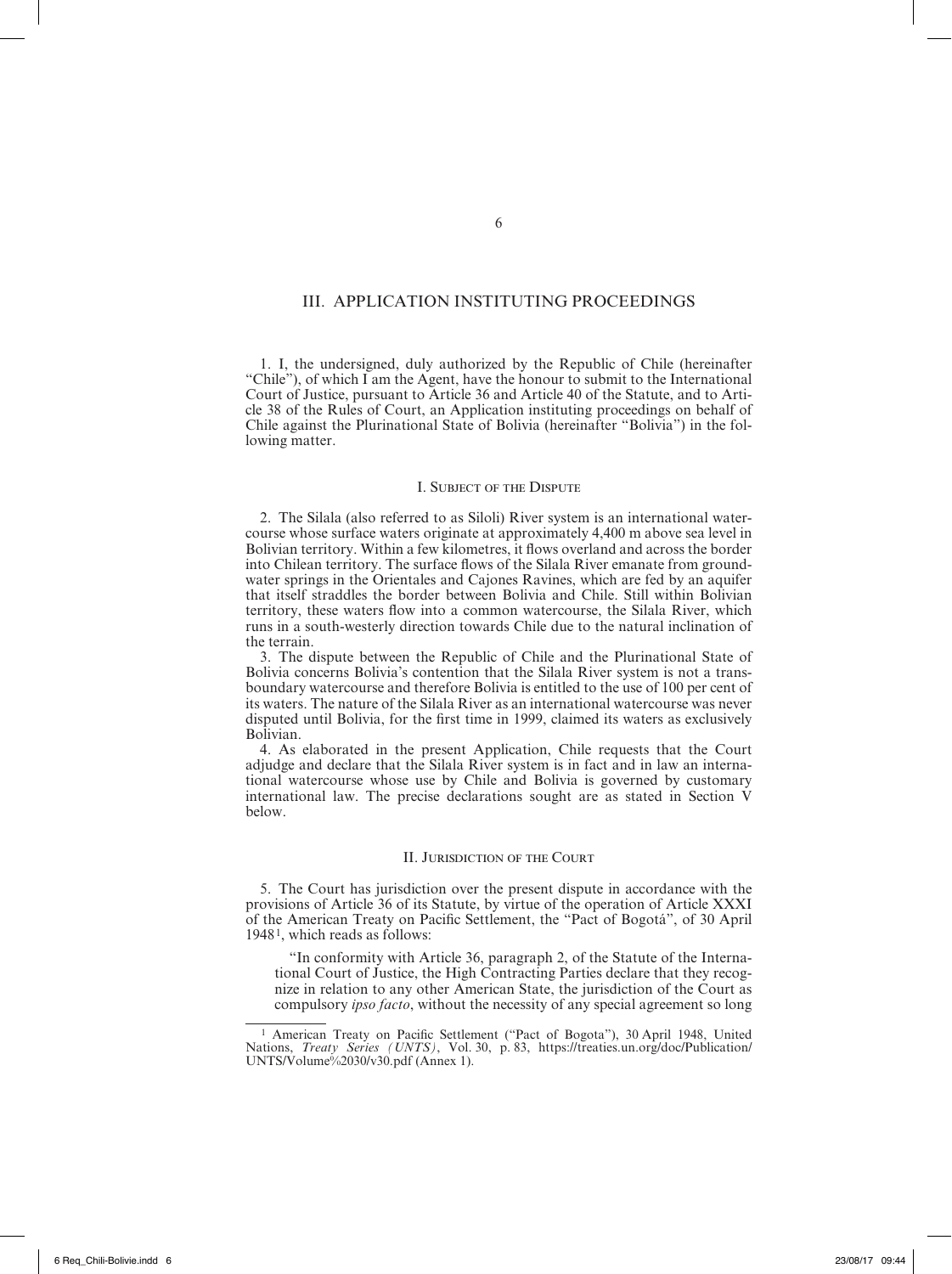as the present Treaty is in force, in all disputes of a juridical nature that arise among them concerning:

- *(a)* The interpretation of a treaty;
- *(b)* Any question of international law;
- *(c)* The existence of any fact which, if established, would constitute the breach of an international obligation;
- *(d)* The nature or extent of the reparation to be made for the breach of an international obligation."

6. Both Bolivia and Chile are parties to the Pact of Bogotá. Chile ratified the Pact of Bogotá on 21 August 1967<sup>2</sup>. Bolivia did so on 14 April 2011, with a reservation to Article VI inasmuch as it considers that "pacific procedures may also be applied to controversies arising from matters settled by arrangement between the Parties, when the said arrangement affects vital interests of a State"<sup>3</sup>. Bolivia with– drew this reservation on 10 April 20134. No pertinent reservation made by either Party is in force at the present date.

7. Chile has always been willing to engage in discussions with Bolivia concern‑ ing a régime of utilization of the waters of the Silala. Chile and Bolivia have engaged in such discussions through a series of bilateral meetings between the years 2004 and 2010. Ultimately, these discussions terminated without result, due to Bolivia's insistence on denying that the Silala River is an international watercourse and Bolivia's contention that it has rights to the 100 per cent use of its waters.

8. On 27 March 2014, Chile sent a diplomatic Note repeating its continued interest and willingness to proceed with technical projects and mutual collaboration on the Silala River system<sup>5</sup>. Bolivia responded by insisting once more on its exclusive sovereign rights over this common water resource<sup>6</sup>.

9. On 23 March 2016, President Evo Morales of Bolivia claimed (again) that the Silala River is not an international watercourse and announced his intention to bring an international claim against Chile for the unlawful use of the waters of the Silala7. In the circumstances, Chile has elected to initiate the current claim in order to resolve the issue of the status of the Silala River.

<sup>4</sup> Plurinational State of Bolivia, Note MPB-OEA-ND-039-13, 8 April 2013, attaching the Instrument of Withdrawal of Reservation to the "Pact of Bogotá", received on 10 April 2013, available at: http://www.oas.org/dil/esp/Nota%20%de%20Bolivia%20ND-039-13.pdf

(Annex 3.3).<br><sup>5</sup> Note No. 96/72 from the Ministry of Foreign Affairs of Chile to the Ministry of Foreign<br>Affairs of the Plurinational State of Bolivia, 27 March 2014 (Annex 4).

 $6$  Note VRE-DGLFAIT-UAIT-Cs-136/2014 from the Ministry of Foreign Affairs of the Plurinational State of Bolivia to the General Consulate of Chile in Bolivia, 10 April 2014

<sup>7</sup> *Prensa Palacio*, "Presidente Morales instruye estudiar alternativas juridicas para defender aguas del Silala", La Paz, Bolivia, 23 March 2016, available at: http://www. presidencia.gob.bo/fuente/noticia.php?cod=4185 (Annex 6.1). See also: *La Nación*, "Evo Morales anuncia que acudirá a instancias internacionales por aguas del Silala", La Paz,

<sup>2</sup> Republic of Chile, Decree No. 526, 21 August 1967, published on 6 September 1967

<sup>(</sup>Annex 2).<br><sup>3</sup> Plurinational State of Bolivia, Note OEA-SG-111-11, 9 June 2011, attaching the Instrument of Ratification of the "Pact of Bogotá", dated 14 April 2011 (Annex 3.1). The Instrument of Ratification was deposited with the Secretary-General of the OEA on 9 June 2011. On 10 June 2011, Chile submitted an objection to Bolivia's reservation and declared that it precludes the entry into force of the Pact of Bogotá between the Republic of Chile and the Plurinational State of Bolivia, available at: http://www.oas.org/dil/esp/a-42\_objecion\_chile\_06-15-2011.pdf (Annex 3.2).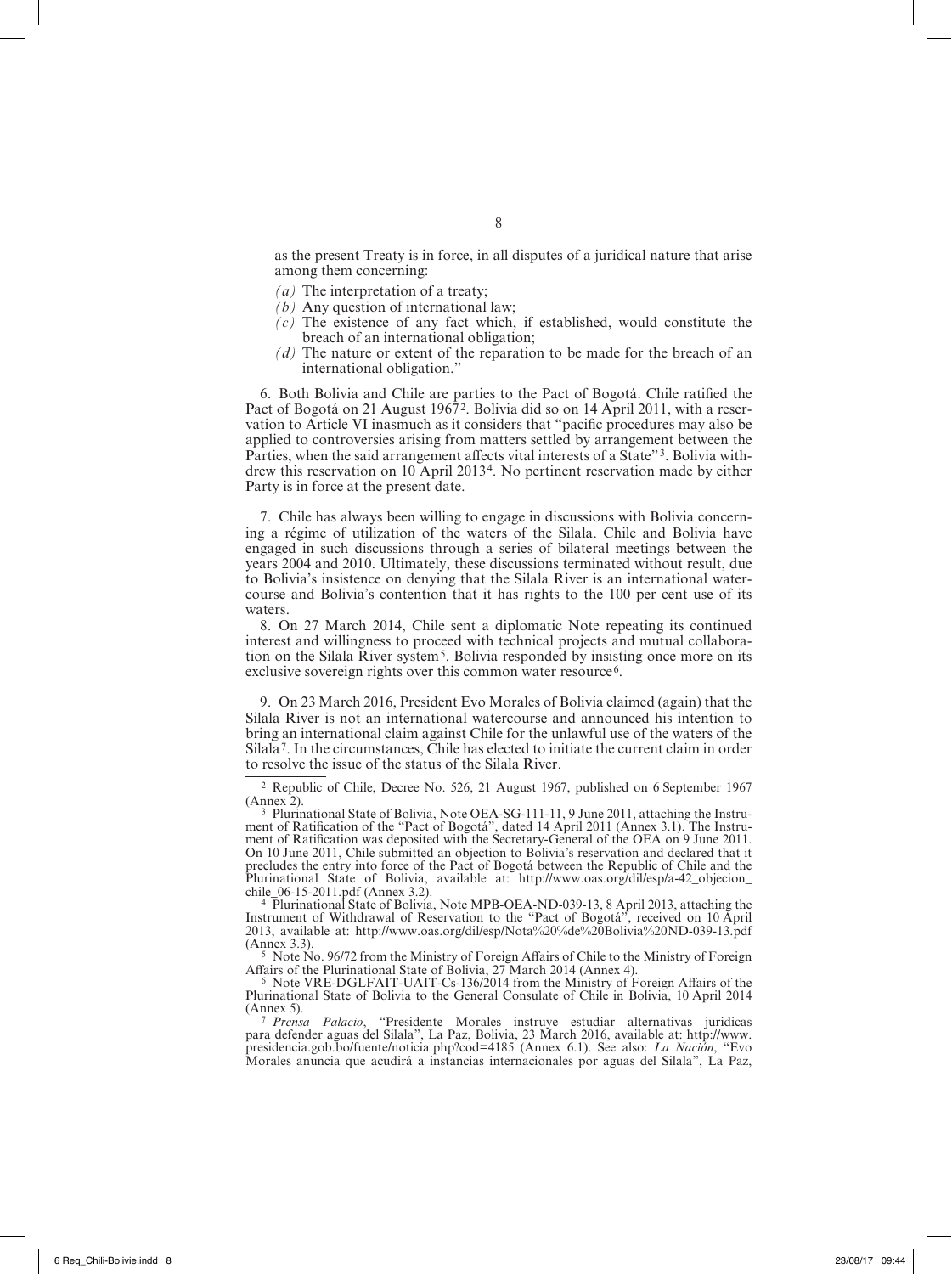#### III. STATEMENT OF FACTS

10. The Silala River rises from groundwater springs in the Orientales and Cajones Ravines, located at approximately 4,400 m altitude in Bolivia and at a few kilometres north-east of the Chile-Bolivia international boundary. The Silala River crosses the Chile-Bolivia international boundary at a point about 4 km south-east of the Inacaliri Hill, at co-ordinates 22° 00' 34" S-68° 01' 37" W (PSAD56) and at approximately 4,278 m altitude. The flow of the Silala River on entering Chilean territory is about 160 1/s. On Chilean territory, the river receives additional waters from various springs, including those in the Inacaliri and Negra Ravines, before it reaches the Inacaliri River. The total length of the Silala River is about 8.5 km. Of this distance, approximately 3.8 km are located on Bolivian territory and 4.7 km on Chilean territory.

11. The waters of the Silala River have historically and for more than a century been used in Chile for different purposes, including the provision of water supply to the city of Antofagasta and the towns of Sierra Gorda and Baquedano. The waters have also been used for industrial purposes by the Antofagasta (Chili) and Bolivia Railway Company Ltd. (also known as *Ferrocarril de Antofagasta a Bolivia*, henceforth the "FCAB") and by various mining companies, including the State-owned Corporación Nacional del Cobre ("CODELCO").

12. An early cartographic representation of the Silala River appears on the *Mapa de las Cordilleras* of 1884, by Alejandro Bertrand commissioned by Chile<sup>8</sup>. It shows the "Río Cajón" (Cajón River, the name used at the time for the Silala River) on Bolivian territory, crossing into territory administrated by Chile as established under the 1884 Truce Pact between the Parties, and connecting with the "Río S. Pedro" (the continuation of the Inacaliri River).

13. The *Mapa Geográfico y Corográfico* of the Republic of Bolivia of 1890, by Justo Leigue Moreno, Sergeant of the Republic of Bolivia, also shows a water‑ course identified as "Cajón" on Bolivian territory, connecting with the "Río S. Pedro" on territory administrated by Chile, again as established under the 1884 Truce Pact<sup>9</sup>.

14. Both States have recognized the Silala River as an international watercourse that naturally flows from Bolivia into Chile in numerous documents. These include the 1904 Treaty of Peace and Friendship and related documents, and water rights concessions granted by the two Governments in 1906 (Chile) and in 1908 (Bolivia) to the FCAB.

15. On 20 October 1904, Chile and Bolivia signed the Treaty of Peace and Friendship (mentioned above) that established the definitive international boundary between both States<sup>10</sup>. On that occasion, the signatory States adopted a map, also signed on 20 October 1904 by Chilean Minister of Foreign Affairs Mr. Emilio Bello Codesido and the Bolivian Ambassador in Chile Mr. Alberto Gutiérrez. This map depicts the "Río Silala" crossing the boundary between Bolivia and Chile, between point 15 *(Cerro Silala)* and point 16 *(Cerro Inacaliri)* of that boundary, in the year 190411.

Bolivia, dated 23 March 2016, available at: http://www.lanacion.cl/noticias/mundo/ bolivia/evo-morales-anuncia-que-acudira-a-instancias-internacionales-por-

aguas/2016-03-23/113759.html (Annex 6.2).<br><sup>8</sup> Alejandro Bertrand, *Mapa de las Cordilleras*, 1884 (Annex 7).<br><sup>9</sup> Justo Leigue Moreno, *Mapa Geográfico y Corográfico*, 1890 (Annex 8).<br><sup>10</sup> Treaty of Peace and Friendship ent and published in the *Official Gazette* No. 8169 of 27 March 1905 (Annex 9.1).<br><sup>11</sup> Map appended to the Treaty of Peace and Friendship, 20 October 1904 (Annex 9.2).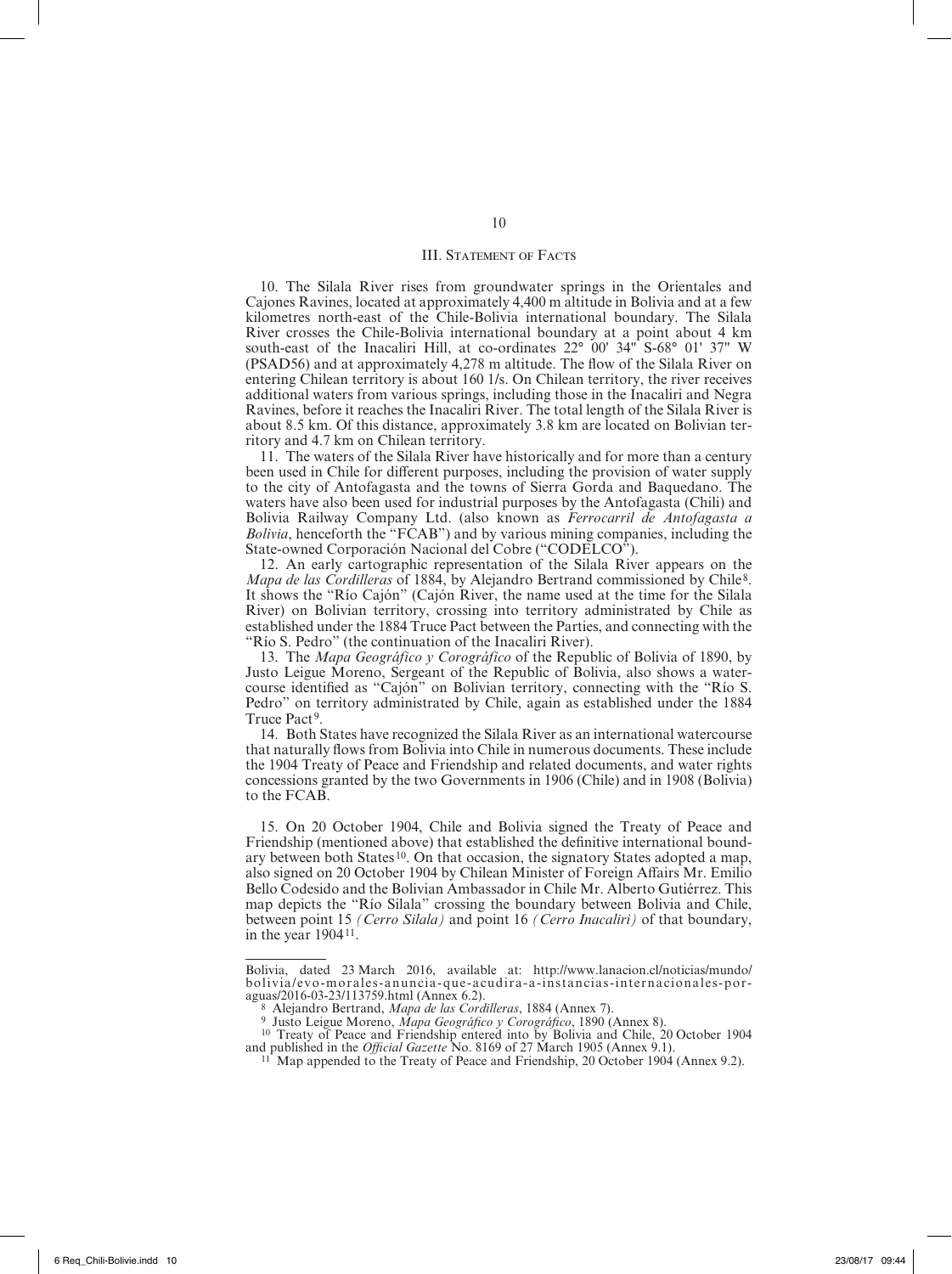16. On 23 March 1906, Julio Knaudt and Luis Riso Patrón, the Bolivian and Chilean Directors of the respective Boundary Commissions, defined the location of the iron pyramids that would demarcate the boundary, including one located "at the Silala River" *(en el río Silala)*12. The existence of the Silala River was also confirmed by the Bolivian Boundary Commission presided over by Bolivian engineer Quintín Aramayo Ortíz, during the demarcation expedition carried out between 28 May and 28 July 190613.

17. On 31 July 1906, Chile granted a concession to the FCAB with respect to the use of the waters of the Silala River on Chilean territory, for an indefinite period of time and for the purpose of increasing the flow of water serving the Antofagasta port<sup>14</sup>.

18. On 28 October 1908, Bolivia also granted a concession to FCAB, with respect to the waters of the Silala River on Bolivian territory15. FCAB had requested use of the waters for the operation of its steam engines and permission to construct an intake and canalization works on Bolivian territory<sup>16</sup>.

19. In 1942, the Chile-Bolivia Mixed Boundary Commission (henceforth "Mixed Boundary Commission") was constituted under the Protocol on the Conservation of Boundary Markers *(Protocolo sobre Conservación de Hitos Fronterizos)*17. The Mixed Boundary Commission has confirmed on multiple occasions the existence of the Silala River on both sides of the boundary.

20. On 7 May 1996, Bolivia issued an official press release, responding to certain allegations in the Bolivian press that waters from the Silala River had been artificially diverted to Chile. In the press release, Bolivia rejected such allegations and confirmed that the Silala is a river that originates on Bolivian territory and flows into Chilean territory. Bolivia being the upstream riparian and Chile the downstream riparian. However, Bolivia did give credence to the claim that the waters of the Silala River had been used for over a century by Chile without any benefit to Bolivia, and it announced that it would put this issue on the bilateral agenda<sup>18</sup>.

21. Shortly thereafter, on 31 May 1996, Bolivian Ambassador Teodosio Imaña Castro, Chair of the National Sovereignty and Boundary Commission of the Bolivian Ministry of Foreign Affairs, confirmed that the Silala River naturally flows from Bolivia to Chile, following a consistently downhill course<sup>19</sup>.

22. The referenced documents demonstrate that from the end of the nineteenth century until at least 1996, Bolivia considered the Silala to be an international watercourse. Only in 1997 did it begin to change its position towards a claim that

<sup>&</sup>lt;sup>12</sup> Minutes signed by Julio Knaudt and Luis Riso Patrón, 23 March 1906, in *Antece-dentes Limites Chile-Bolivia*, p. 2 (Annex 10.1). *dentes Límites Chile-Bolivia*, p. 2 (Annex 10.1). <sup>13</sup> Report signed by Quintín Aramayo Ortíz, 14 August 1906, in *Antecedentes Límites* 

*Chile-Bolivia*, pp. 14-18 (Annex 10.2). <sup>14</sup> Deed of Concession by the State of Chile of the waters of the Siloli (No. 1892) to the

Antofagasta (Chili) and Bolivia Railway Company Limited, 31 July 1906 (Annex 11).<br>
<sup>15</sup> Deed of Bolivian Concession of the waters of the Siloli (No. 48) to the Antofagasta<br>
(Chili) and Bolivia Railway Company Limited, 28 O

<sup>&</sup>lt;sup>16</sup> *Ibid.*, p. 2.<br><sup>17</sup> Protocol on the Conservation of Boundary Markers, 10 August 1942 (Annex 13).<br><sup>18</sup> Press release from the Ministry of Foreign Affairs of Bolivia, 7 May 1996, in *El Diario*,

La Paz, Bolivia (Annex 14).

<sup>19</sup> Interview with Bolivian Ambassador Teodosio Imaña Castro, 31 May 1996, in *Presencia*, La Paz, Bolivia (Annex 15).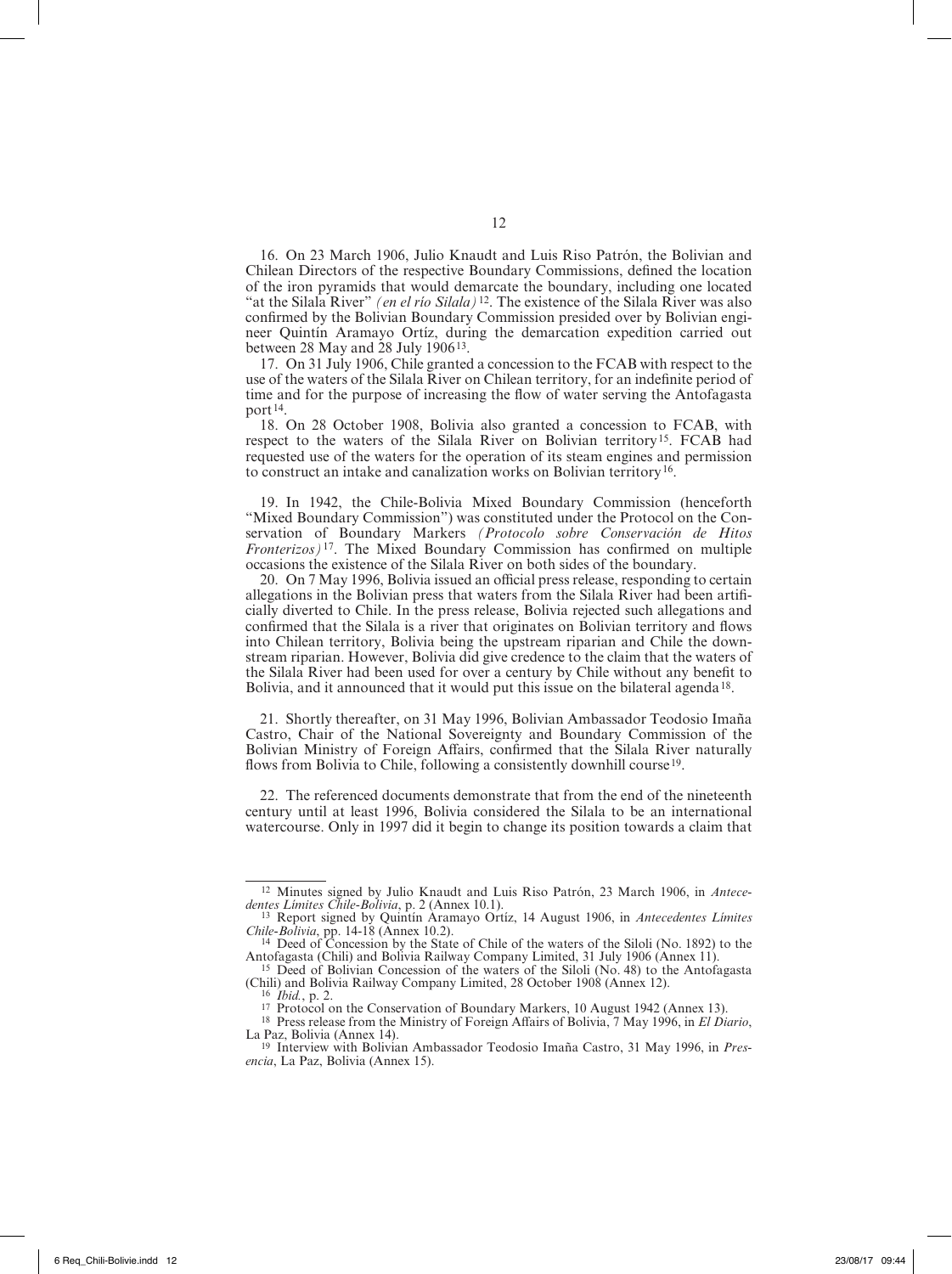the Silala is a spring whose waters are situated exclusively on Bolivian territory and for whose use Chile must pay.

23. Indeed, on 14 May 1997, Bolivia "reversed and annulled" FCAB's 1908 concession for the use of the waters, claiming the disappearance of its object and purpose due to the withdrawal of steam locomotives and the legal inexistence of the company. In this administrative resolution, Bolivia refers to the waters of Silala as "springs" and avoids referring to the Silala as a river<sup>20</sup>.

24. During the year 1999, Chile sent several diplomatic Notes to Bolivia in which it expressed its concern that declarations by Bolivian authorities concerning the waters of Silala, as well as a call for tenders for the use of those waters, did not properly consider the international nature of the Silala River system and Chile's rights of utilization<sup>21</sup>. In response, Bolivia affirmed the exclusively Bolivian nature of the waters and denied that the Silala is an international watercourse  $2^2$ .

25. On 25 April 2000, Bolivia granted the use of the waters of the Silala to the private Bolivian company DUCTEC S.R.L. for the duration of forty years. The concession authorized the commercialization or exportation of the waters for industrial use and human consumption, presumably to Chile, since the concession explicitly excluded their use for potable water and sewerage services in Bolivia without an additional public utility concession, as well as for mining activities by third parties on Bolivian territory<sup>23</sup>. In May 2000, DUCTEC attempted to invoice CODELCO and FCAB for their use of the waters of the Silala, ignoring the exist– ing rights of both companies to the use of those waters on Chilean territory.

26. Chile formally objected to the concession of the waters to DUCTEC on the ground that it disregarded the international nature of the Silala River and Chile's right to the utilization of its waters<sup>24</sup>.

27. Following this exchange of diplomatic notes, Bolivia and Chile set up a technical commission and agreed to collaborate in the compilation of information on the Silala area and the elaboration of cartography. This joint effort included an aerial photogrammetric flight in November 2001.

<sup>&</sup>lt;sup>20</sup> Administrative Resolution No. 71/97 by the Prefecture of the Department of Potosí, Bolivia, 14 May 1997 (Annex 16).

Bolivia, 14 May 1997 (Annex 16).  $^{21}$  Note No. 474/71 from the General Consulate of Chile in La Paz, Bolivia, to the Ministry of Foreign Affairs and Worship of the Republic of Bolivia, 20 May 1999 (Annex 17); Note No. 017550 from the Ministry of Foreign Affairs of the Republic of Chile to the Ministry of Foreign Affairs and Worship of the Republic of Bolivia, 15 September 1999 (Annex 18); Note No. 1084/151 from the General Consulate of Chile in La Paz, Bolivia, to the Ministry of Foreign Affairs and Worship of the Republic of Bolivia, 14 October 1999 (Annex 19); Note No. 022314 from the Ministry of Foreign Affairs of the Republic of Chile to the Ministry of Foreign Affairs and Worship of the Republic of Bolivia, 3 December 1999 (Annex 20).

Note No. GMI-656/99 from the Ministry of Foreign Affairs and Worship of the Republic of Bolivia to the General Consulate of Chile, 3 September 1999 (Annex 21); Note No. GMI-815/99 from the Ministry of Foreign Affairs and Worship of the Republic of Bolivia to the Ministry of Foreign Affairs of the Republic of Chile, 16 November 1999

<sup>(</sup>Annex 22). <sup>23</sup> Concession Contract for the Use and Exploitation of the Springs of the Silala between the Bolivian Superintendent of Basic Sanitation and DUCTEC S.R.L., 25 April 2000

<sup>(</sup>Annex 23). <sup>24</sup> Note No. 006738 from the Ministry of Foreign Affairs of the Republic of Chile to the Ministry of Foreign Affairs and Worship of the Republic of Bolivia, 27 April 2000 (Annex 24).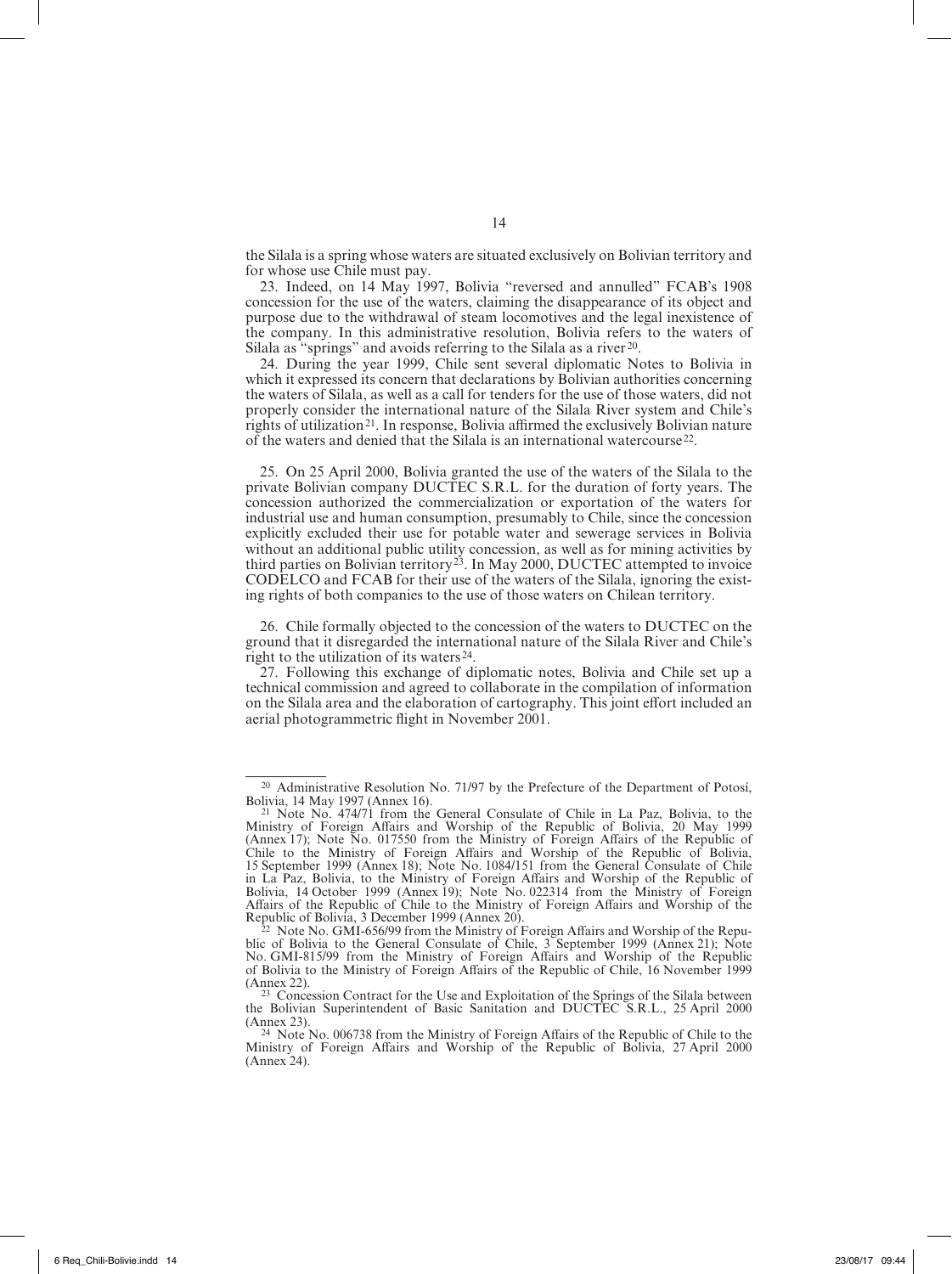28. On 26 February 2002, the Bolivian Ministry of Foreign Affairs publicly denied the existence of any kind of bilateral negotiations related to the waters of Silala. It contended that the waters of Silala do not flow naturally to Chile and exclusively pertain to Bolivia. It announced as possible courses of action, the interruption of the flow of the waters to Chile or the initiation of international proceedings before an *ad hoc* tribunal or this Court<sup>25</sup>.

29. Chile rejected Bolivia's qualification of the Silala River as an exclusively Bolivian watercourse. It also rejected any measures that could hinder the flow of the waters of the Silala River into Chilean territory<sup>26</sup>.

30. In 2004, Bolivia and Chile set up a Working Group whose purpose was to continue studying the question of the Silala and to provide elements for a common understanding on the watercourse. In 2006, the question of the Silala was also included as one of the points on a bilateral agenda established between the two States.

31. No progress was made until 2008 when Bolivia accepted to retake the joint technical work as the basis for a possible preliminary agreement. Meetings were held until 2009, in which the Working Group made some progress towards defining a régime of utilization and protection of the waters of the Silala, including the carrying out of joint technical studies of the Silala hydrological system.

32. In July 2010, at a meeting concerning the points of the bilateral agenda, Bolivia came back to its original position of a 100 per cent ownership of the Silala waters and introduced the idea that Chile must pay compensation for its centurylong utilization of the waters of the Silala (characterized by Bolivia as Chile's "historic debt"), as part of any agreement concerning the Silala. This position is directly contrary to Bolivia's long-held characterization of the Silala as an international river. It is not in accordance with customary international law, and it is unacceptable to Chile.

33. In October 2010, the Working Group met one more time. On this occasion, Bolivia insisted on its proposal to incorporate Chile's "historic debt" as part of a régime of utilization of the waters of the Silala, which was again rejected by Chile. Bolivia's intransigence on this matter rendered fruitless the carrying out of joint technical studies of the Silala hydrological system and the meetings of the Working Group were terminated without any result.

34. On 7 May 2012, Chile requested information on several projects in the Silala area that had been announced by the Governor of the Department of Potosí, including the construction of a fish farm, a dam and a mineral water bottling plant, in order to ensure preservation of its rights as a riparian State to the utilization of the Silala waters<sup>27</sup>. Bolivia did not respond to Chile's request.

35. Chile repeated its request for information on 9 October 201228. On 25 October 2012, Bolivia responded by again denying that the Silala is an international river, and reaffirmed its full sovereign rights over the use and exploitation of its

<sup>25</sup> Communication No. 143 from the General Consulate of Chile in Bolivia attaching a press release from the Ministry of Foreign Affairs of Bolivia, 26 February 2002

<sup>26</sup> Press release from the Ministry of Foreign Affairs of Chile, 4 March 2002 (Annex 26).

<sup>27</sup> Note No. 199/39 from the General Consulate of Chile in La Paz, Bolivia, to the Ministry of Foreign Affairs of the Plurinational State of Bolivia, 7 May 2012 (Annex 27).

<sup>28</sup> Note No. 389/149 from the General Consulate of Chile in La Paz, Bolivia, the Ministry of Foreign Affairs of the Plurinational State of Bolivia, 9 October 2012 (Annex 28).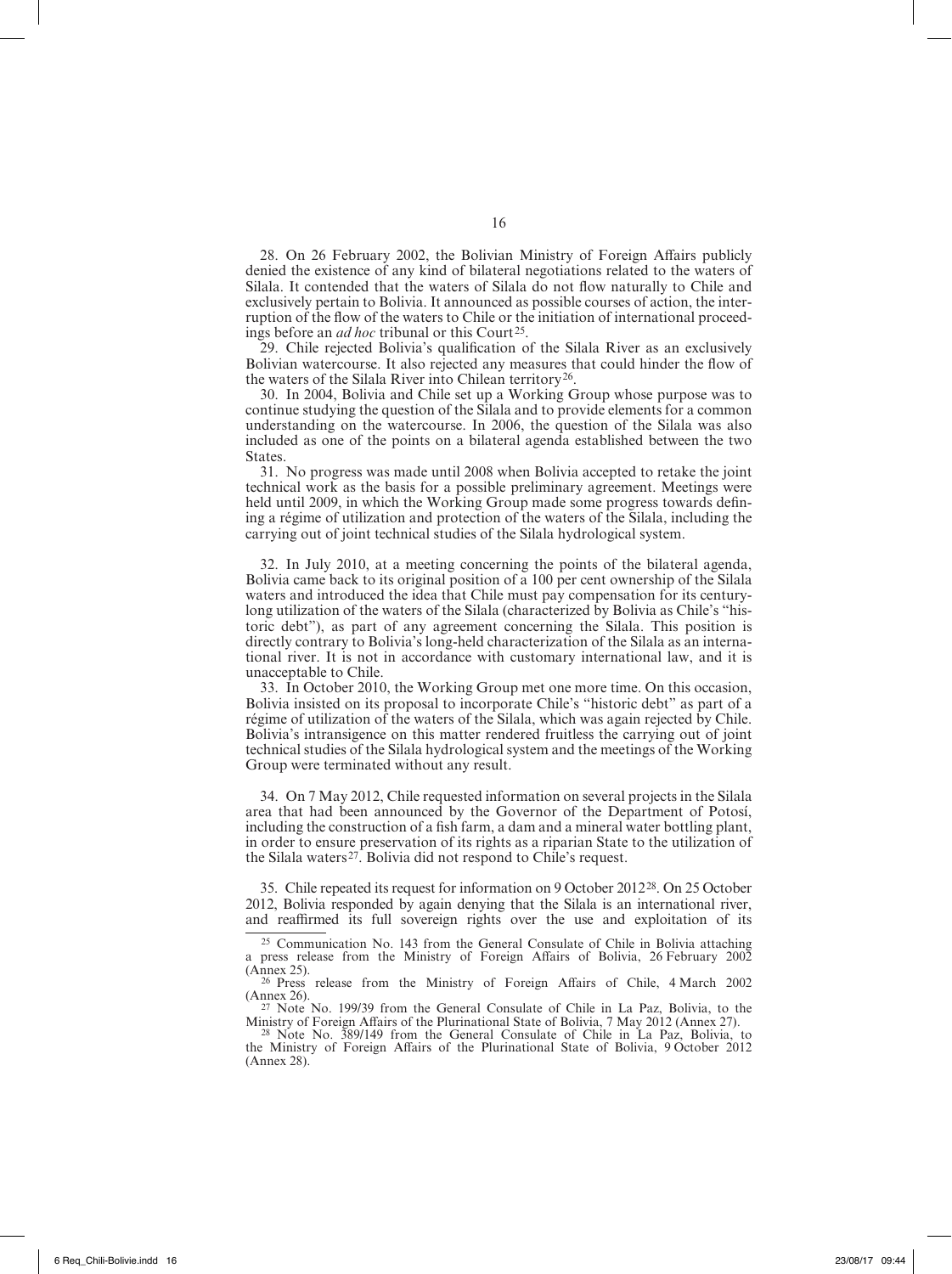waters<sup>29</sup>. A further exchange of diplomatic Notes followed, in which Bolivia did not change its position.

36. As far as Chile has been able to establish, Bolivia has indeed constructed a fish pond, a military post and houses adjacent to the Silala River. These projects may have adverse effects on the quality and quantity of the waters of the Silala River system. Yet Chile has been informed neither of the plans for these measures nor of any measures taken by Bolivia to prevent and control any resulting pollution of the waters of the Silala River.

37. On 23 March 2016, on the occasion of Bolivia's annual Day of the Sea, the country's President Evo Morales announced Bolivia's intention to defend the waters of the Silala before the competent international organs. President Morales stated that: "Every day, Chile makes an illegal and cunning use of that natural resource without compensating even a cent. This abusive and arbitrary behavior that undermines our heritage cannot continue."30 Two days later, President Morales accused Chile of "stealing waters from the department of Potosí" and announced Bolivia's decision to present a claim before the International Court of Justice 31.

38. On 29 March 2016, President Morales made a site visit to the Silala River, together with the Minister of Foreign Affairs, Mr. David Choquehuanca, the Vice-Minister of Foreign Affairs, Mr. Juan Carlos Alurralde and the General State Attorney, Mr. Héctor Arce, among other high authorities. On this occasion, President Morales made clear that "the Chilean authorities are lying when they call this [the Silala] an international river" and again claimed its waters as exclusively Bolivian<sup>32</sup>.

39. Thus, Bolivia continues to deny and to limit Chile's rights as riparian State to the utilization of international watercourses shared by the two countries (as it has done with a second river, the Lauca River, whose waters are partly used by Chile for irrigation purposes<sup>33</sup>).

40. The communications between Chile and Bolivia since 1999 in relation to the waters of Silala, and in particular the recent actions and declarations by Bolivia, demonstrate that there exists a dispute between both States concerning the legal nature of the Silala River as an international watercourse and Chile's right to the utilization of its waters in accordance with customary international law. As to this dispute, both States hold opposite and irreconcilable views.

<sup>29</sup> Note VRE-DGRB-UAM-020663/2012 from the Ministry of Foreign Affairs of the Plurinational State of Bolivia to the General Consulate of Chile, 25 October 2012

<sup>&</sup>lt;sup>30</sup> *Prensa Palacio*, "Presidente Morales instruye estudiar alternativas juridicas para defender aguas del Silala", La Paz, Bolivia, 23 March 2016, available at: http://www. presidencia.gob.bo/fuente/noticia.php?cod=4185 (Annex 6.1). See also: *La Nación*, "Evo Morales anuncia que acudirá a instancias internacionales por aguas del Silala", La Paz, Bolivia, 23 March 2016, available at: http://www.lanacion.cl/noticias/mundo/ bolivia/evo-morales-anuncia-que-acudira-a-instancias-internacionales-por-

aguas/2016-03-23/113759.html (Annex 6.2). <sup>31</sup> *Página Siete Digital*, "Bolivia demandará a Chile por el Silala en La Haya", La Paz, Bolivia, 26 March 2016, available at: http://www.paginasiete.bo/nacional/2016/3/26/bolivia-

demandera-chile-silala-haya-91113.html (Annex 6.3). <sup>32</sup> *Camiri.net*, "Evo muestra al mundo que aguas del Silala son de Bolivia", 29 March

<sup>&</sup>lt;sup>33</sup> The issue concerning the Lauca River first arose in the late 1930s. It centred on Chile's use of its waters for irrigation in the Azapa Valley which ultimately led to a break in Bolivian-Chilean diplomatic relations in 1962.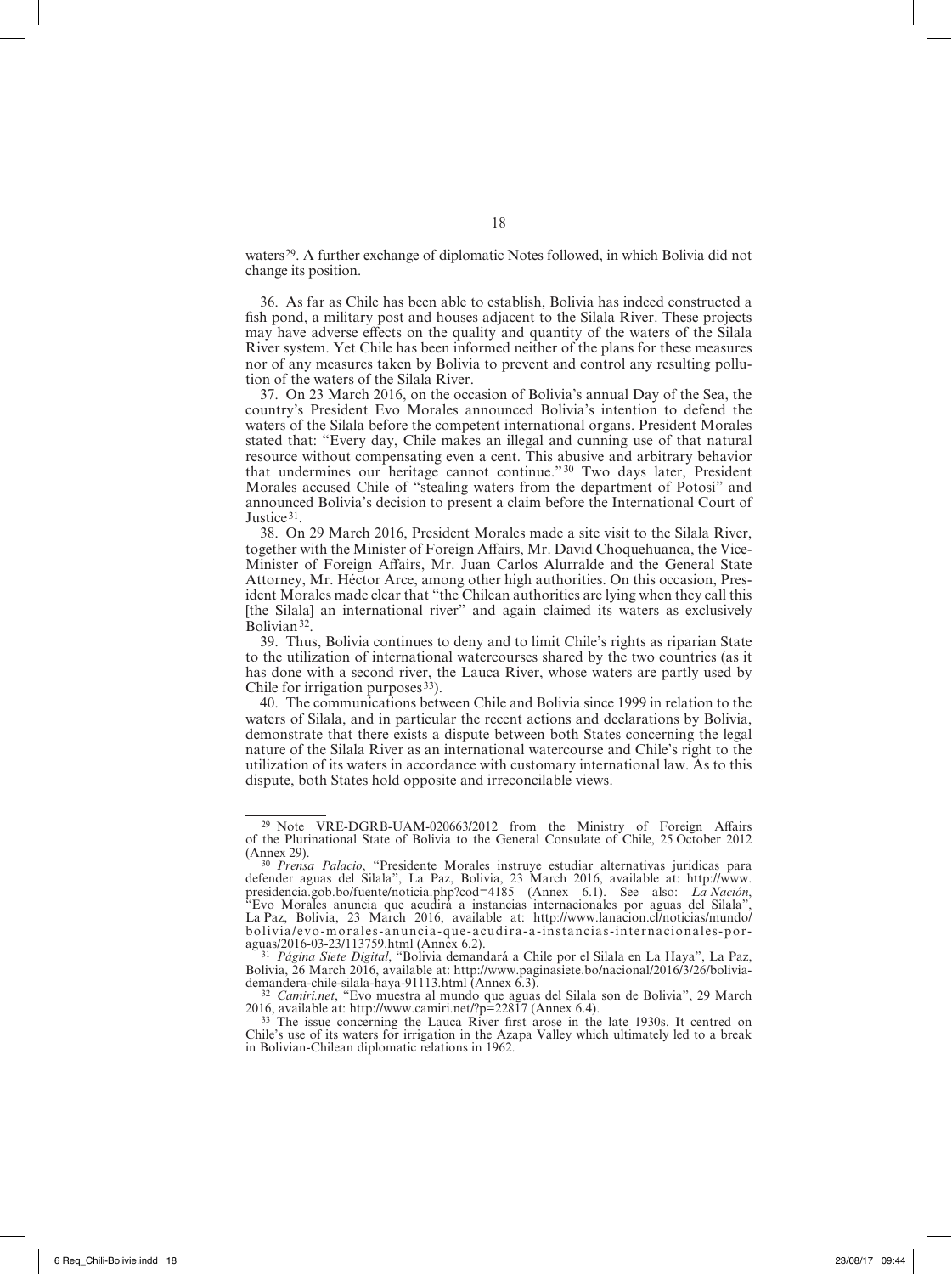41. Under these circumstances, Chile has decided to request the Court's judgment on its legal dispute with Bolivia concerning the nature of the Silala River system as an international watercourse and Chile's rights as a riparian State.

#### IV. Legal Grounds

42. The utilization of international watercourses is governed by customary international law. The principles of customary international law on the non-navigational uses of international watercourses are evidenced by the Convention on the Law of the Non-Navigational Uses of International Watercourses ("UNWC"), signed in New York on 21 May 1997 and entered into force on 17 August 201434, by the case law of this Court and other courts and tribunals, and by State practice.

#### *1. The Definition of an International Watercourse under Customary International Law*

43. Under general international law, a watercourse which crosses two or more States is considered as an "international watercourse". Article 2 of the UNWC reflects customary international law, establishing that:

- " $(a)$  'Watercourse' means a system of surface waters and groundwaters constituting by virtue of their physical relationship a unitary whole and nor– mally flowing into a common terminus;
- $(b)$ <sup>'</sup>International watercourse' means a watercourse, parts of which are situated in different states."

44. There can be no doubt that the Silala River is an international watercourse under customary international law. The Silala River basin shows an uninterrupted and steady gradient of approximately 4.3 per cent on average, from its origins in Bolivia until it reaches the Chilean Inacaliri River. Its headwaters are located in the Bolivian Cajones and Orientales Ravines, at approximately 4,360 and 4,421 m above sea level, respectively. The Silala River crosses the international boundary into Chilean territory at approximately 4,278 m above sea level. At various stretches in Bolivia and Chile its waters run through ravines that were carved out over the course of thousands of years, clear evidence that the Silala is a river and not the product of recent canalization.

45. Bolivia has, during at least 93 years, consistently recognized the nature of the Silala as an international watercourse. It has accepted the cartographic repre‑ sentation of the Silala as a river on a number of occasions, including the official and signed map appended to the 1904 Treaty of Peace and Friendship. Bolivia cannot now deny the fact that the Silala is an international river by referring to it as springs (*manantiales* or *vertientes*). Moreover, the fact that the waters forming the Silala River emerge on the surface through a spring in no way prevents them from forming an international watercourse.

<sup>34</sup> Convention on the Law of the Non-Navigational Uses of International Watercourses, New York, 21 May 1997, UN doc. A/RES/51/229 (1997), available at: http://legal.un.org/ilc/ texts/instruments/english/conventions/8\_3\_1997.pdf (Annex 30).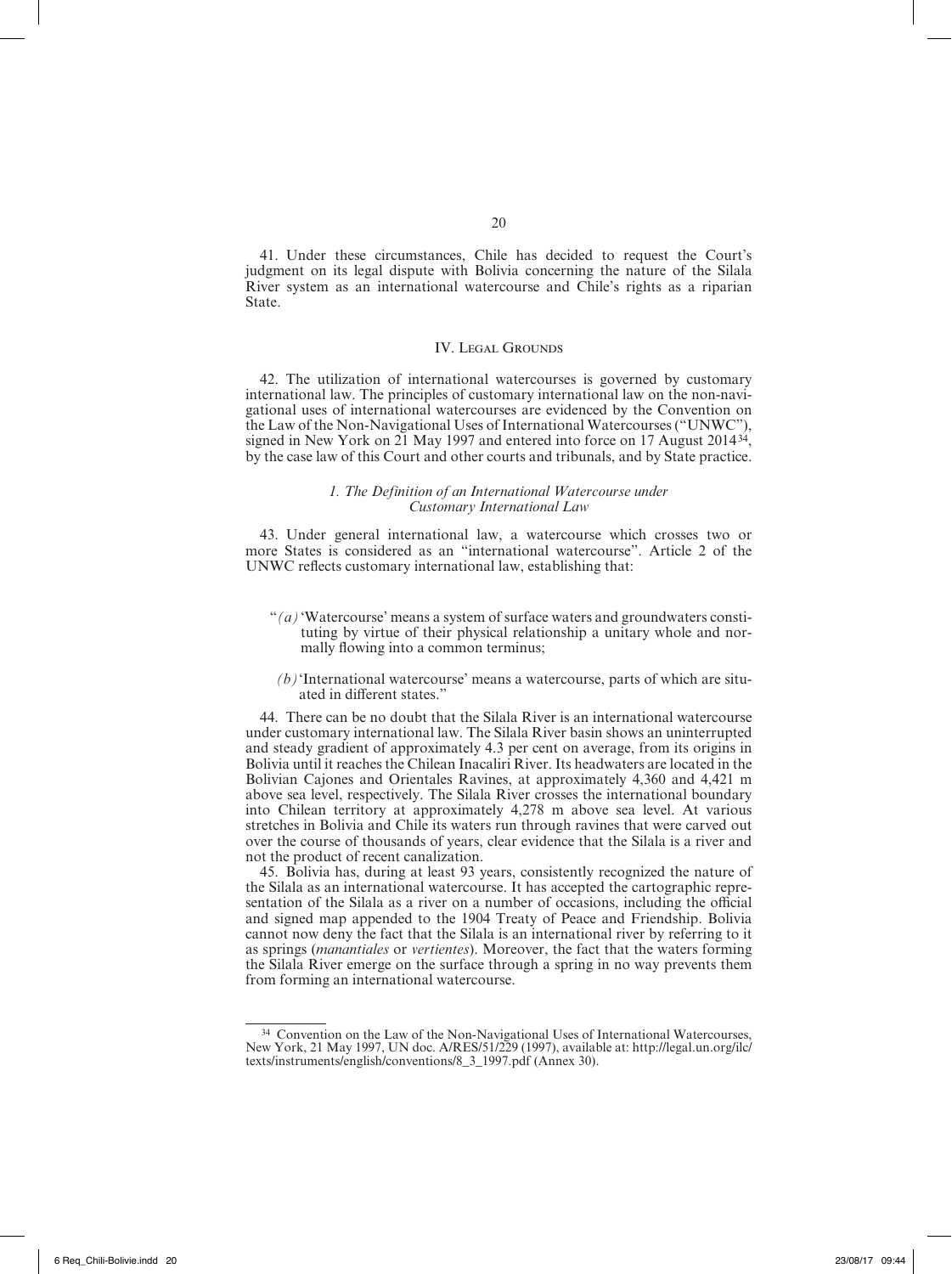#### *2. The Principle of Equitable and Reasonable Utilization*

46. The principle of equitable and reasonable utilization of international watercourses is customary international law. As the Court has recognized, this principle has its basis in the community of interest of all riparian States in the use of a shared watercourse<sup>35</sup>.

47. Chile maintains that the application of the customary international law on the non-navigational uses of international watercourses supports Chile's past and present utilization of the waters of the Silala River, flowing through the interna‑ tional boundary, as equitable and reasonable.

#### *3. Other Obligations of Bolivia under Customary International Law*

48. Under customary international law, Bolivia is under an obligation to cooperate and prevent transboundary harm to the utilization of the waters of the Silala River system in Chile. Bolivia must also notify and inform Chile of planned measures which may have adverse effect upon Chile's utilization of those waters. This notification shall be accompanied by available technical data and information, including the results of any environmental impact assessment, in order to enable Chile to evaluate their possible effects.

49. Bolivia has violated these obligations by refusing to honour Chile's request for information on the construction of a fish pond and other projects in the year 2012. It has also failed to inform Chile about the construction of a military post and housing that may result in effects on the Silala River that adversely impact Chile. Nor is there any evidence that Bolivia has given due consideration to the environmental impact of these installations and their potential effect on the waters of the Silala River that flow towards Chile.

#### V. DECISION REQUESTED

50. Based on the foregoing statement of facts and law, and reserving the right to modify the following requests, Chile requests the Court to adjudge and declare that:

- *(a)* The Silala River system, together with the subterranean portions of its system, is an international watercourse, the use of which is governed by customary international law;
- *(b)* Chile is entitled to the equitable and reasonable use of the waters of the Silala River system in accordance with customary international law;
- *(c)* Under the standard of equitable and reasonable utilization, Chile is entitled to its current use of the waters of the Silala River;
- *(d)* Bolivia has an obligation to take all appropriate measures to prevent and control pollution and other forms of harm to Chile resulting from its activities in the vicinity of the Silala River;
- *(e)* Bolivia has an obligation to co-operate and to provide Chile with timely notification of planned measures which may have an adverse effect on shared water resources, to exchange data and information and to conduct where appropriate an environmental impact assessment, in order to enable Chile to

<sup>35</sup> *Gabčíkovo-Nagymaros Project (Hungary/Slovakia), Judgment, I.C.J. Reports 1997*, p. 56, para. 85.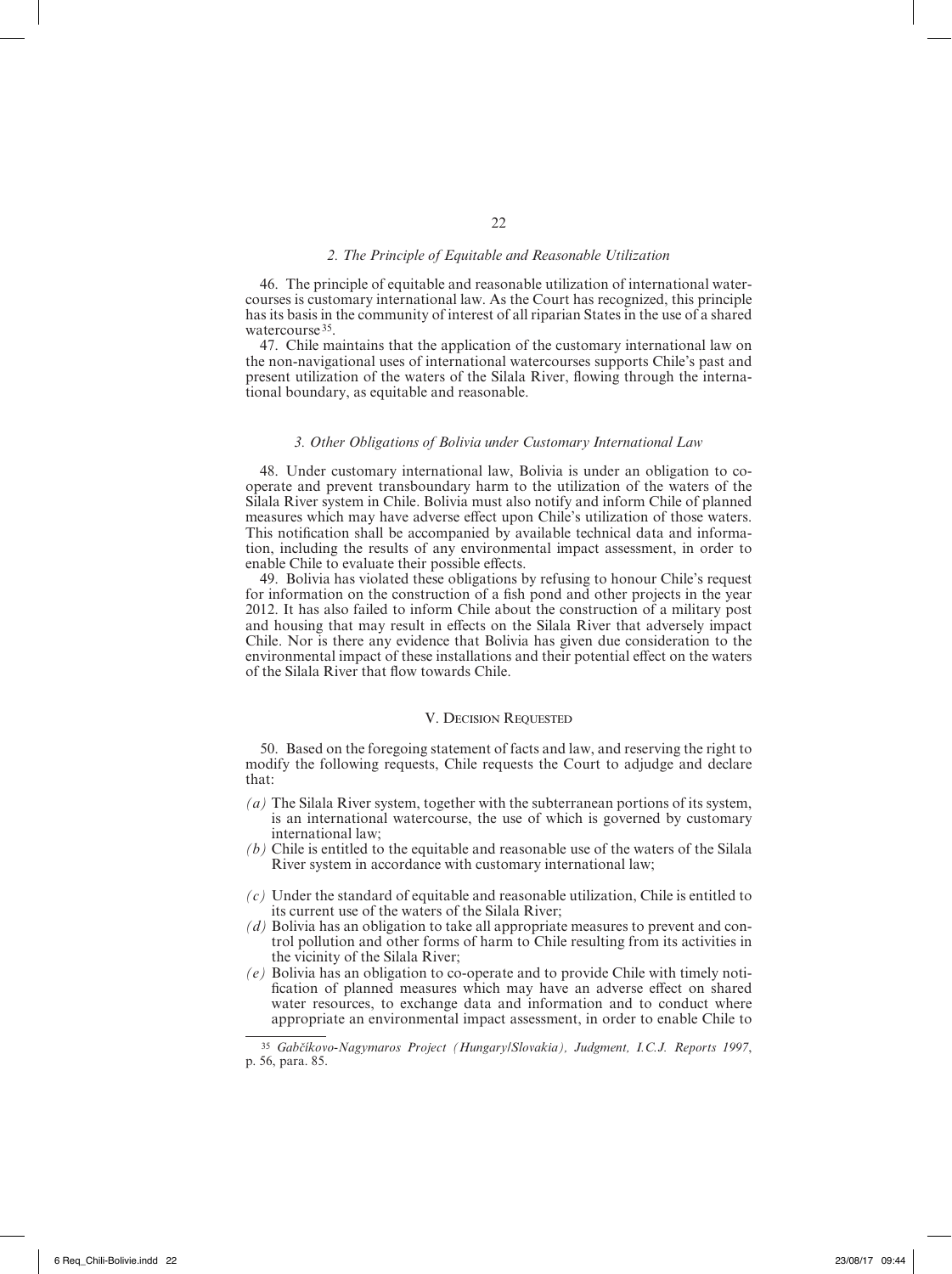evaluate the possible effects of such planned measures, obligations that Bolivia has breached.

51. Chile reserves the right to supplement, modify or amplify the present Application in the course of the proceedings.

52. Chile also reserves its right to request the Court to indicate provisional measures, should Bolivia engage in any conduct that may have an adverse effect on Chile's current utilization of the waters of the Silala River.

53. Chile will exercise the right conferred by Article 31 of the Statute of the Court to choose a person to sit as judge *ad hoc*. It will inform the Court of its decision in due course.

54. The undersigned has been designated by the Government of Chile to act as Agent for the purposes of these proceedings. It is requested that all communications relating to this case be sent to the Embassy of the Republic of Chile in the Netherlands, Mauritskade 51, 2514 HG, The Hague, the Netherlands.

Respectfully submitted,

The Hague, 6 June 2016.

*(Signed)* Ximena FUENTES TORRIJO, Agent of the Republic of Chile.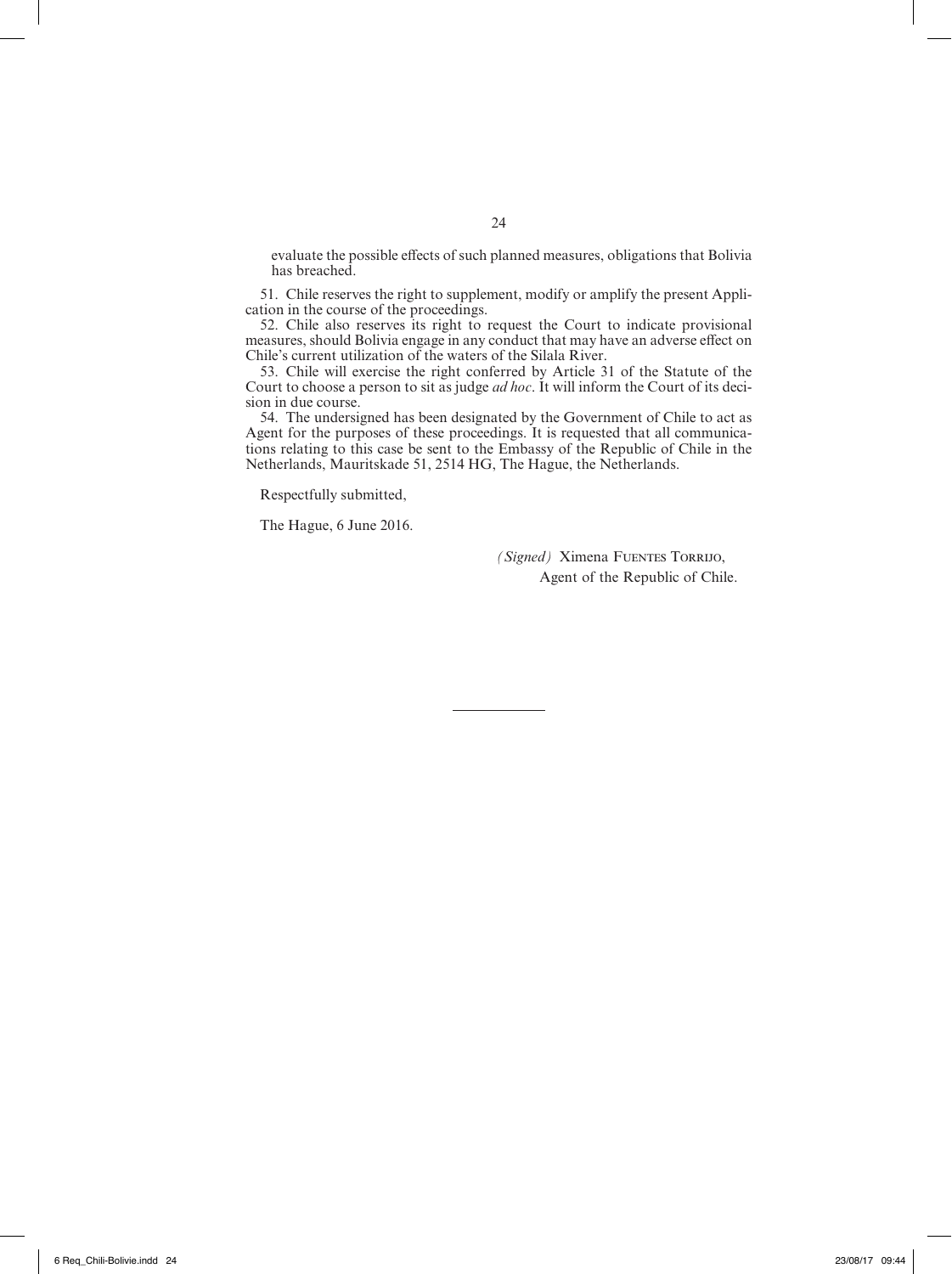#### **CERTIFICATION**

#### Ministry of Foreign Affairs, Republic of Chile

6 June 2016.

The undersigned Agent of the Republic of Chile certifies that the documents hereunder listed are true copies and conform to the original documents and that the translations into English made by Chile are accurate translations of the documents annexed to the Application by the Republic of Chile instituting proceedings against the Plurinational State of Bolivia.

> *(Signed)* Ximena FUENTES TORRIJO, Agent of the Republic of Chile.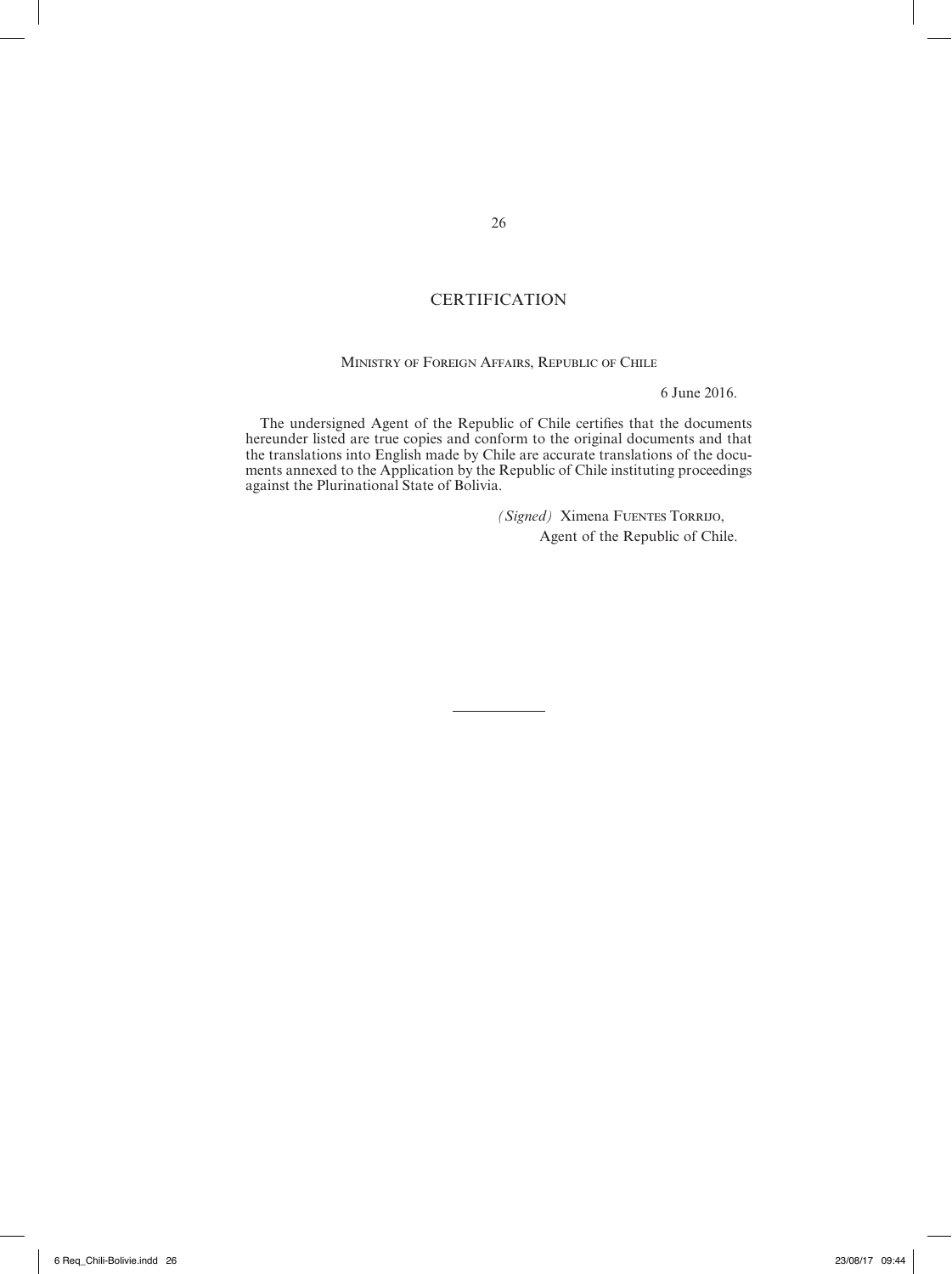#### LIST OF ANNEXES\*

- *Annex 1*. American Treaty on Pacific Settlement ("Pact of Bogotá"), 30 April 1948, United Nations, *Treaty Series (UNTS)*, Vol. 30.
- *Annex 2*. Republic of Chile, Decree No. 526, 21 August 1967, published on 6 September 1967.
- *Annex 3*. 1. Plurinational State of Bolivia, Note OEA-SG-111-11, 9 June 2011, attaching the Instrument of Ratification of the "Pact of Bogotá", dated 14 April 2011.
	- 2. Republic of Chile, Objection to the reservation made by the Plurinational State of Bolivia, dated 10 June 2011.
	- 3. Plurinational State of Bolivia, Note MPB-OEA-ND-039-13, 8 April 2013, attaching the Instrument of Withdrawal of Reservation to the "Pact of Bogotá", received on 10 April 2013.
- *Annex 4*. Note No. 96/72 from the Ministry of Foreign Affairs of Chile to the Ministry of Foreign Affairs of the Plurinational State of Bolivia, 27 March 2014.
- *Annex 5*. Note VRE-DGLFAIT-UAIT-Cs-136/2014 from the Ministry of Foreign Affairs of the Plurinational State of Bolivia to the General Consulate of Chile, 10 April 2014.
- *Annex 6*. Press articles:
	- 1. *Prensa Palacio*, "Presidente Morales instruye estudiar alternativas jurídicas para defender aguas del Silala", La Paz, Bolivia, 23 March 2016.
	- 2. *La Nación*, "Evo Morales anuncia que acudirá a instancias inter‑ nacionales por aguas del Silala", La Paz, Bolivia, dated 23 March 2016.
	- 3. *Página Siete Digital*, "Bolivia demandará a Chile por el Silala en La Haya", La Paz, Bolivia, dated 26 March 2016.
	- 4. *Camiri.net*, "Evo muestra al mundo que aguas del Silala son de Bolivia", dated 29 March 2016.
- *Annex 7*. *Mapa de las Cordilleras* by Alejandro Bertrand, 1884.
- *Annex 8*. *Mapa Geográfico y Corográfico* by Justo Leigue Moreno, 1890.
- *Annex 9*. Treaty of Peace and Friendship entered into by Bolivia and Chile, 20 October 1904:
	- 1. Treaty of Peace and Friendship published in the *Official Gazette* No. 8169 of 27 March 1905.
	- 2. Map appended to the Treaty of Peace and Friendship, 20 October 1904.

<sup>\*</sup> Annexes not reproduced in print version, but available in electronic version on the Court's website (http://www.icj-cij.org, under "cases").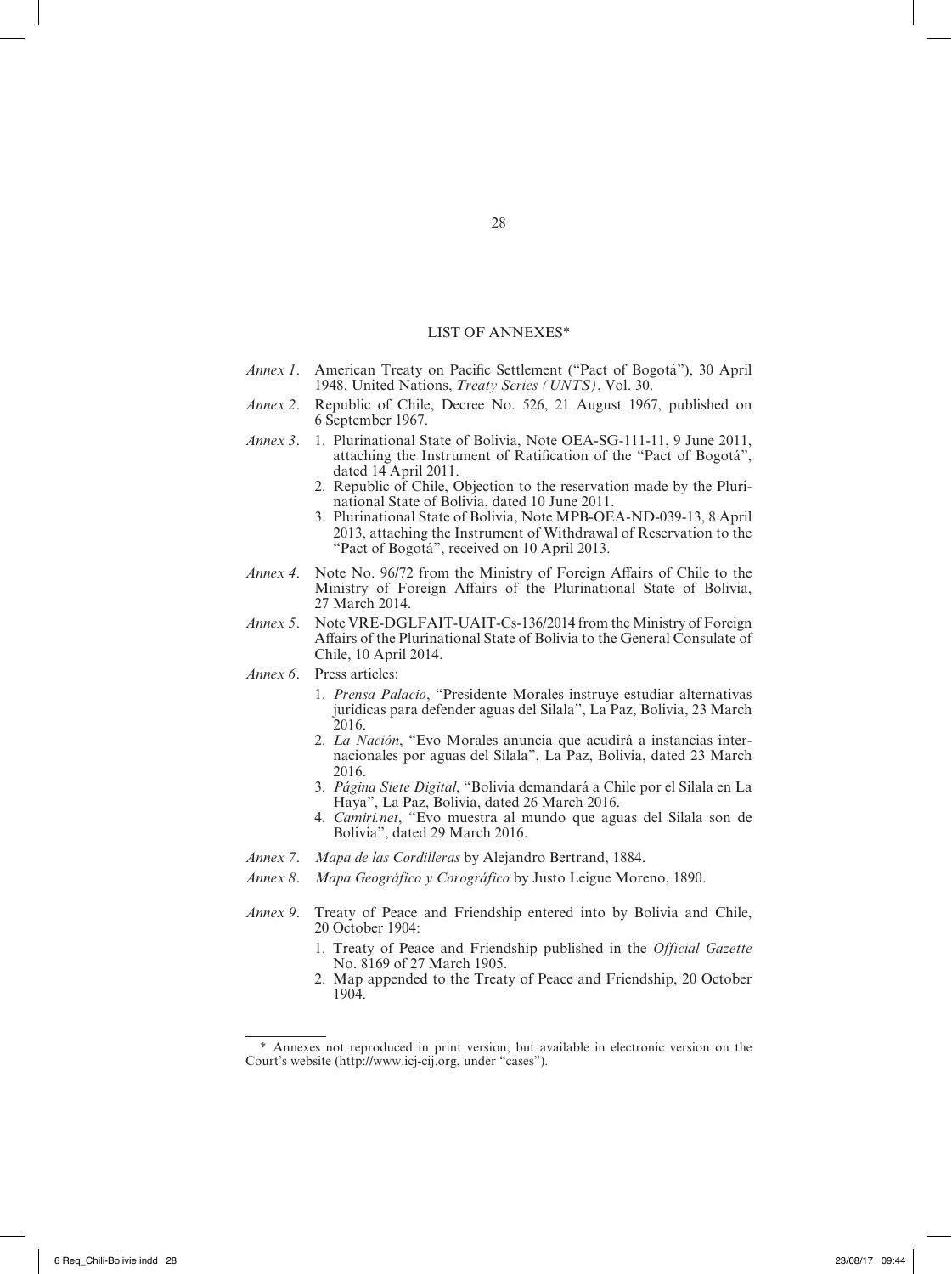*Annex 10*. *Antecedentes Límites Chile-Bolivia*:

- 1. Minutes signed by Julio Knaudt and Luis Riso Patrón, 23 March 1906 (pp. 1-2).
- 2. Report signed by Quintín Aramayo Ortíz, 14 August 1906  $(pp. 14-18)$ .
- *Annex 11*. Deed of Concession by the State of Chile of the waters of the Siloli (No. 1892) to the Antofagasta (Chili) and Bolivia Railway Company Limited, 31 July 1906.
- *Annex 12*. Deed of Bolivian Concession of the waters of the Siloli (No. 48) to the Antofagasta (Chili) and Bolivia Railway Company Limited, 28 October 1908.
- *Annex 13*. Protocol on the Conservation of Boundary Markers, 10 August 1942.
- *Annex 14*. Press release from the Ministry of Foreign Affairs of Bolivia, 7 May 1996, in *El Diario*, La Paz, Bolivia.
- *Annex 15*. Interview with Bolivian Ambassador Teodosio Imaña Castro, 31 May 1996, in *Presencia*, La Paz, Bolivia.
- *Annex 16.* Administrative Resolution No. 71/97 by the Prefecture of the Department of Potosí, Bolivia, 14 May 1997.
- *Annex 17*. Note No. 474/71 from the General Consulate of Chile in La Paz, Bolivia, to the Ministry of Foreign Affairs and Worship of the Republic of Bolivia, 20 May 1999.
- *Annex 18*. Note No. 017550 from the Ministry of Foreign Affairs of the Republic of Chile to the Ministry of Foreign Affairs and Worship of the Republic of Bolivia, 15 September 1999.
- *Annex 19*. Note No. 1084/151 from the General Consulate of Chile in La Paz, Bolivia, to the Ministry of Foreign Affairs and Worship of the Republic of Bolivia, 14 October 1999.
- *Annex 20*. Note No. 022314 from the Ministry of Foreign Affairs of the Republic of Chile to the Ministry of Foreign Affairs and Worship of the Repub‑ lic of Bolivia, 3 December 1999.
- *Annex 21*. Note No. GMI-656/99 from the Ministry of Foreign Affairs and Wor‑ ship of the Republic of Bolivia to the General Consulate of Chile, 3 September 1999.
- *Annex 22*. Note No. GMI-815/99 from the Ministry of Foreign Affairs and Wor‑ ship of the Republic of Bolivia to the Ministry of Foreign Affairs of the Republic of Chile, 16 November 1999.
- *Annex 23*. Concession Contract for the Use and Exploitation of the Springs of the Silala between the Bolivian Superintendent of Basic Sanitation and DUCTEC S.R.L., 25 April 2000.
- *Annex 24*. Note No. 006738 from the Ministry of Foreign Affairs of the Republic of Chile to the Ministry of Foreign Affairs and Worship of the Republic of Bolivia, 27 April 2000.
- *Annex 25*. Communication No. 143 from the General Consulate of Chile in Bolivia attaching a press release from the Ministry of Foreign Affairs of Bolivia, 26 February 2002.
- *Annex 26*. Press release from the Ministry of Foreign Affairs of Chile, 4 March 2002.